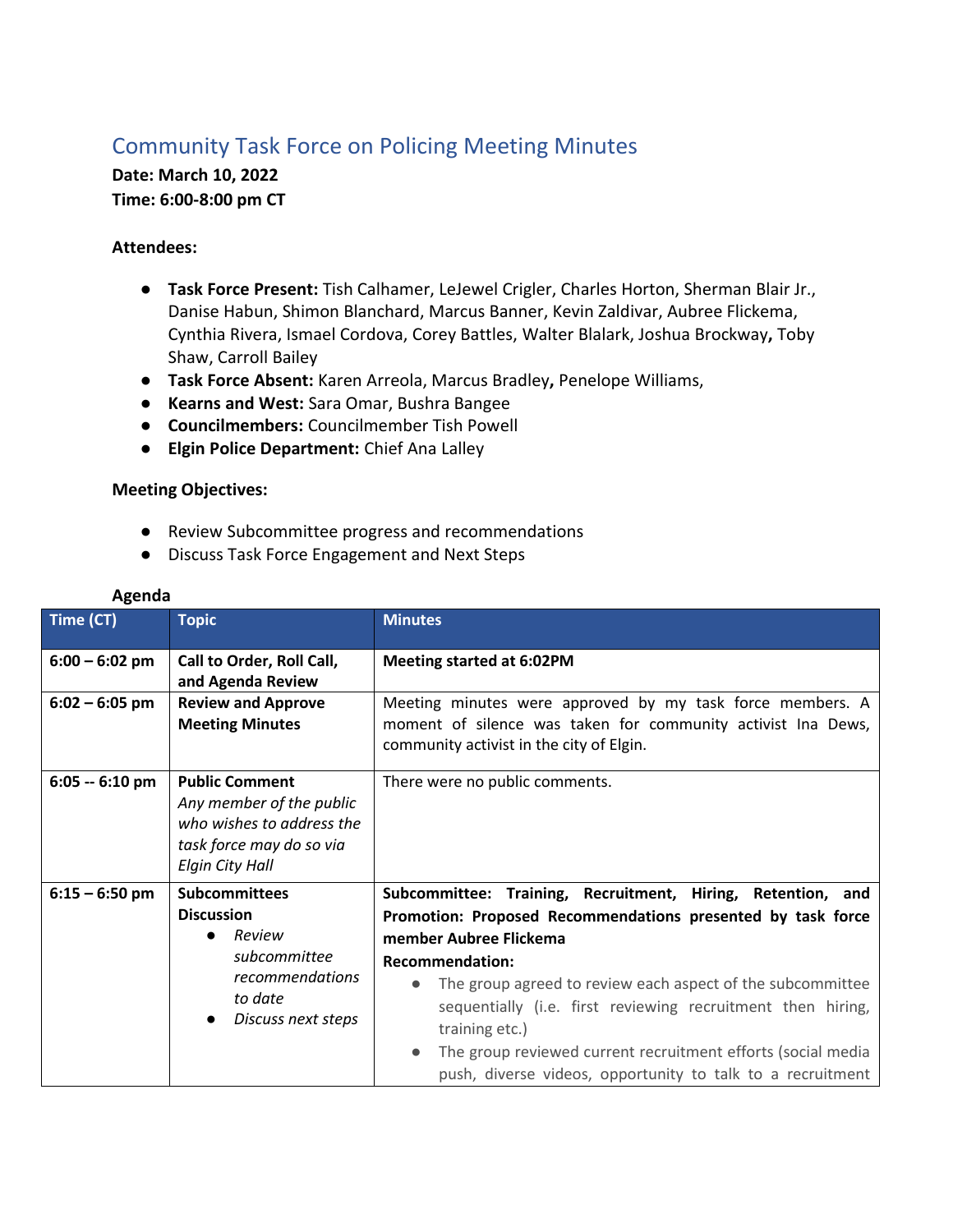| subcommittee<br>identified<br>officer<br>$etc.$ ).<br>The<br>no<br>recommendations or amendments.<br>The group is currently in the process of review the hiring<br>requirements.<br>Recommendation to include high school and/or GED as a<br>requirement.<br>Recommendation to have a preference point system that<br>include the following categories. Noting that discussion on<br>points is still underway.                                                                                                                                                                                                                                                                                                                           |
|------------------------------------------------------------------------------------------------------------------------------------------------------------------------------------------------------------------------------------------------------------------------------------------------------------------------------------------------------------------------------------------------------------------------------------------------------------------------------------------------------------------------------------------------------------------------------------------------------------------------------------------------------------------------------------------------------------------------------------------|
| <b>Task Force Comments</b><br>A task force member disagreed with giving the military honorable<br>discharge two points on the hiring rubric. The response to that from<br>subcommittee members was that the training from the military can<br>cause individuals to gain white supremacist ideals and perspectives.<br>Additionally, task force members were concerned about the aggressive<br>nature of military training and allowing individuals who have gone<br>through this type of training to police the Elgin community. Concerns<br>around radicalization for individuals within the military were brought<br>up which is why the subcommittee decided to score military honorable<br>discharge as two points rather than five. |
| Another task force member recommended creating a new category for<br>community service and involvement experience to score applicants on.                                                                                                                                                                                                                                                                                                                                                                                                                                                                                                                                                                                                |
| Task force members pushed on giving more points on the hiring rubric<br>for military experience and lived community experiences with the<br>police.                                                                                                                                                                                                                                                                                                                                                                                                                                                                                                                                                                                      |
| A task force member raised the concern that there are officers who<br>currently have ties with white supremacist groups. They also stated<br>that they do not believe that an individual with a degree can serve and<br>protect the community better. They stated that scoring on community<br>service or looking for individuals who are normal members of the<br>community is not an attainable standard to meet. The task force<br>member found the current standards and scoring areas on the hiring<br>rubric as a potential barrier for individuals joining the Elgin police<br>department.                                                                                                                                        |
| Task force member Flickema reiterated that this is not a list of<br>requirements, this is a scale to gauge new applications based off of.<br>She asked the previous task force member what they recommend<br>changing to the rubric.                                                                                                                                                                                                                                                                                                                                                                                                                                                                                                     |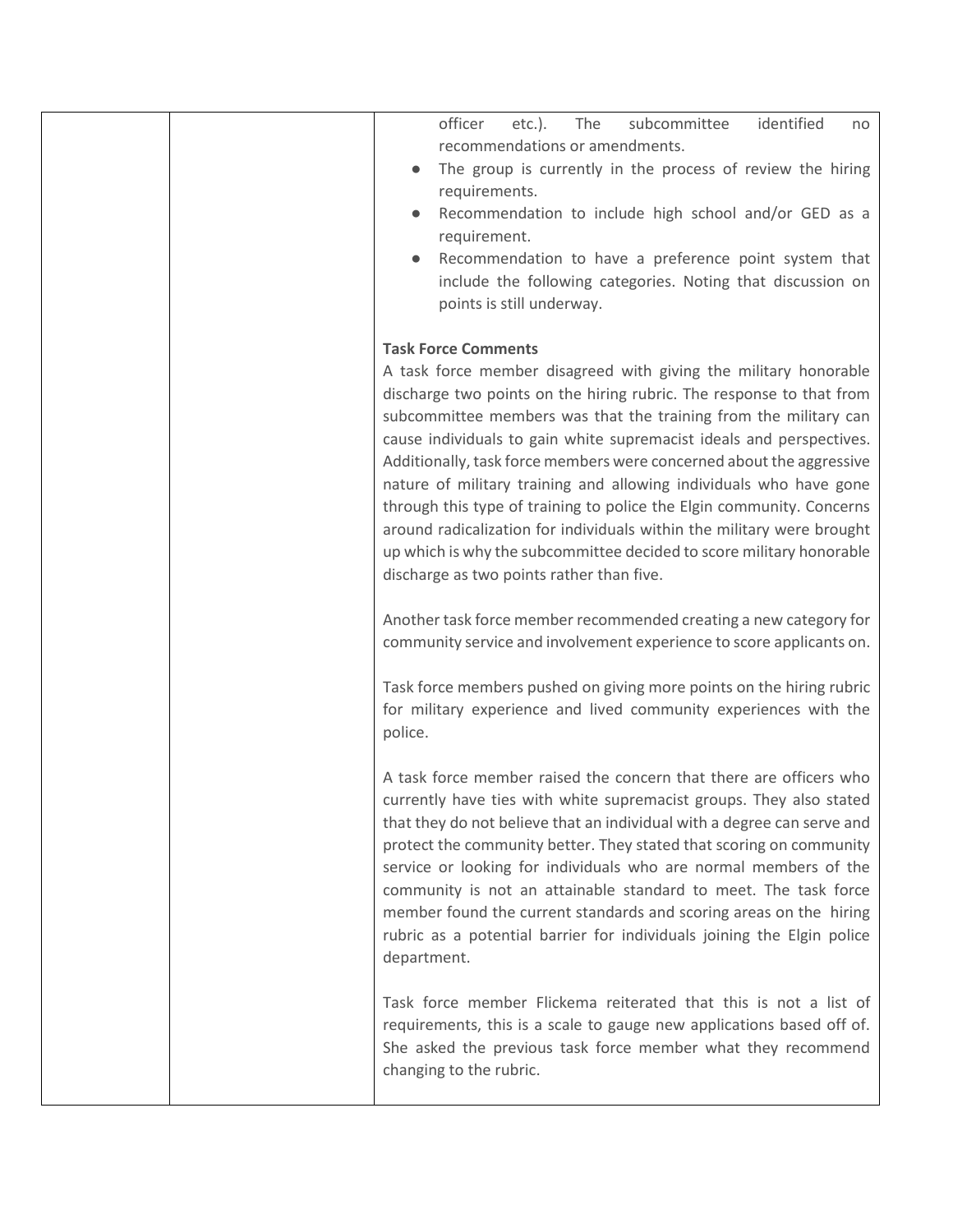|  | The task force member responded with the recommendation to have<br>people coming from the Elgin community who are at least twenty years<br>old. Open the Elgin Police Department training to younger individuals.                                                                                                                                              |
|--|----------------------------------------------------------------------------------------------------------------------------------------------------------------------------------------------------------------------------------------------------------------------------------------------------------------------------------------------------------------|
|  | A different task member agreed with two previous members about the<br>idea of hiring people from the community, serving the community. An<br>individual with community service work potentially doing social service<br>work, their previous service work should be weighted in a hiring<br>process.                                                           |
|  | Task force members stated there is value in hiring people from outside<br>of the Elgin community. By opening it up to beyond the Elgin<br>community would open up the hiring pool to many more individuals.<br>By putting many requirements they expressed the concerns that they<br>may be limiting the hiring pool.                                          |
|  | A task member mentioned being Deputy Human Resource Director in<br>1994 and looked at individuals in the military. It is possible to get that<br>information back from 1994. The Police and Fire Board existed and had<br>a lot of power, but that is information that cannot be collected.                                                                    |
|  | A task force member stated that an individual can be recruited from<br>outside of Elgin, but should then move to Elgin within a certain<br>timeframe. They also stated that it is important to assess the<br>knowledge in the hiring process.                                                                                                                  |
|  | Another task force member stated that they are in favor of changing<br>the requirements to college degrees or further education. They stated<br>they think it is important to see the police department made up of the<br>community, but opening up hiring can drive people to the city of Elgin.                                                              |
|  | A task force member in the chat stated that they liked the<br>recommendation of evaluating someone's training in non violence,<br>mediation, and/or de-escalation.                                                                                                                                                                                             |
|  | A task force member explained that allowing people to work in Elgin,<br>but live outside of the city, then they should not take our tax dollars.                                                                                                                                                                                                               |
|  | A task force member asked the previous task force member what they<br>thought of doing if a police officer is hired outside of the city and does<br>not move to Elgin within the time frame of two years then what would<br>the Elgin police department do? The task force member responded<br>stating that the EPD should ask for the employee's resignation. |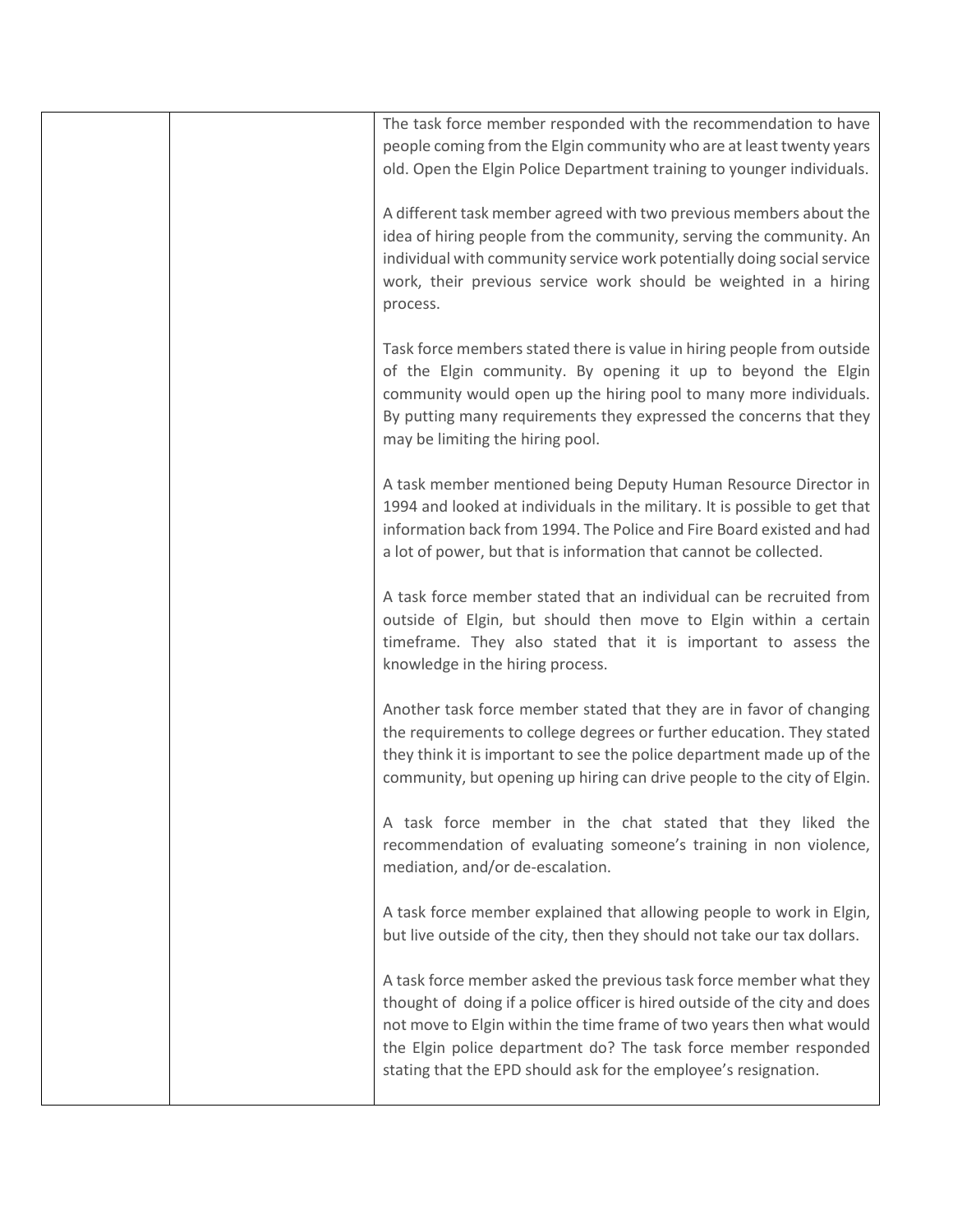|                  |                                                                                                                                                                                  | Councilmember Powell explained how residency requirements have<br>become a large subject of bargaining for police officers in the state of<br>Illinois. The recent civil rights bill that was passed last year in the state<br>made some changes to the residency requirements. The bill allows<br>municipalities over 100,000 people to pass residency requirements by<br>ordinance instead of obtaining them through bargaining. Therefore,<br>the requirement of residency for officers may be possible in the City of<br>Elgin through passing an ordinance.<br>A task force member responded to the explanation stating that there<br>are people within the areas surrounding Elgin who do hold negative<br>perspectives of the Elgin area. The task force member urged the<br>subcommittee to be mindful of this.                                                                                                                                                                                                                                                                                                                                                                                                                                                                                                                                                                                                                                   |
|------------------|----------------------------------------------------------------------------------------------------------------------------------------------------------------------------------|-----------------------------------------------------------------------------------------------------------------------------------------------------------------------------------------------------------------------------------------------------------------------------------------------------------------------------------------------------------------------------------------------------------------------------------------------------------------------------------------------------------------------------------------------------------------------------------------------------------------------------------------------------------------------------------------------------------------------------------------------------------------------------------------------------------------------------------------------------------------------------------------------------------------------------------------------------------------------------------------------------------------------------------------------------------------------------------------------------------------------------------------------------------------------------------------------------------------------------------------------------------------------------------------------------------------------------------------------------------------------------------------------------------------------------------------------------------|
| $6:50 - 7:00$ pm | <b>Break</b>                                                                                                                                                                     | Break: 6:52 - 6:67 pm                                                                                                                                                                                                                                                                                                                                                                                                                                                                                                                                                                                                                                                                                                                                                                                                                                                                                                                                                                                                                                                                                                                                                                                                                                                                                                                                                                                                                                     |
| $7:00 - 7:30$ pm | <b>Review Upcoming</b><br><b>Subcommittee Process</b><br>and Approach<br>Topic on:<br>Police Culture and<br>Climate<br>Atonement and<br>Accountability<br><b>Police Presence</b> | Subcommittee: Allocation of Elgin Police Department Resource<br>presented by task force member Kevin Zaldivar (6:59 pm)<br><b>Discussion Topics:</b><br>Recruitment and hiring at EPD should be put on hold<br>Allow the Elgin Police Department to retire without<br>replacement hires, or increasing the size of the department, to<br>slowly scale down the use of resources (tax dollars), while not<br>compromising the promises already made to existing force<br>members.<br>Community engagement programs should be outsourced /<br>Scrap the community service division of EPD and find<br>replacement services amongst the city through nonprofits and<br>professional partnerships. Can reinvest to a full time<br>government.<br>Hire 1-2 additional police officers to serve the community and<br>offset the amount of overtime the current police force<br>generates.<br>Create a hybrid version of the Smart Stations by installing pods<br>in different parts of the city that are staffed with one police<br>officer and possibly a community service officer to handle non-<br>emergency crimes<br>Take the mental health crisis response out of the police<br>department, into the hospitals and educational sectors.<br>Get School Resource officers out of our schools<br><b>Task Force Comments</b><br>A task force member brought up that there are a<br>few<br>recommendations missing from the presentation. They also disagreed |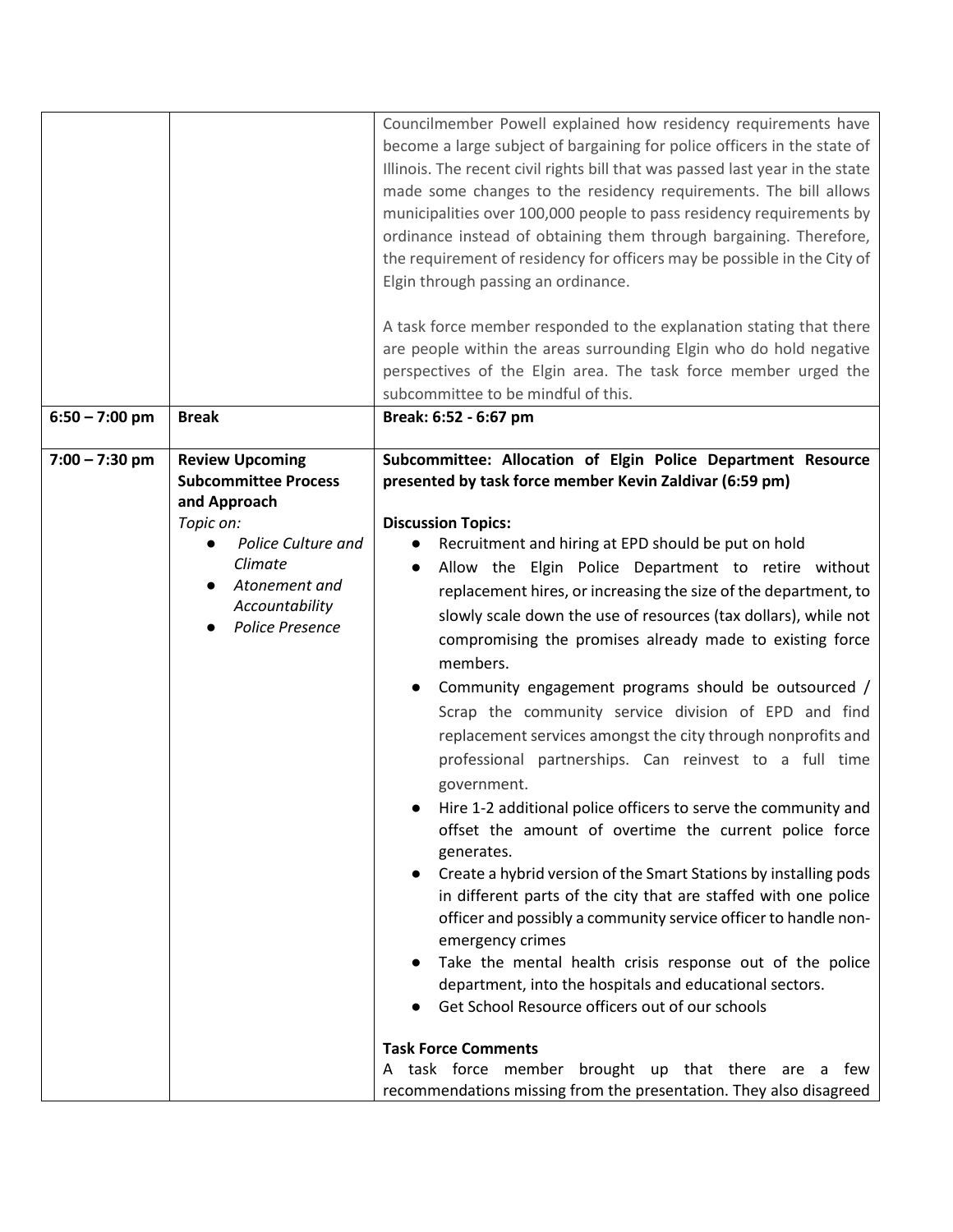| that officers should be taken out of schools as they build relationships<br>with the students and do not create any intimidation.                                                                                                                                                                                                                                                                                                   |
|-------------------------------------------------------------------------------------------------------------------------------------------------------------------------------------------------------------------------------------------------------------------------------------------------------------------------------------------------------------------------------------------------------------------------------------|
| Another task force member stated that they felt that the presentation<br>of the subcommittee recommendations were not clear and disjointed.                                                                                                                                                                                                                                                                                         |
| A different task force member stated that as someone who had<br>worked at the city and had been a student and dealt with police<br>officers, they experienced police officers treating students of color<br>with less patience and more harshly.                                                                                                                                                                                    |
| A task force member stated that there is a preconceived notion that<br>the larger presence of the police force the more legitimacy the police<br>department will get. This task force member stated that they did not<br>agree with community policing, but instead recommends utilizing<br>community liaisons who know the community and are familiar with<br>community members.                                                   |
| A task force member stated that they did not see their<br>recommendations they had sent to the facilitation team on the<br>presentation as well. They urged the facilitation team to share their<br>recommendations. The task force member shared their story growing<br>up with a police officer at their school and how that encouraged them<br>to become a resource officer.                                                     |
| A task force member recommended that there should not be any<br>presence of police officers at high schools. School shootings primarily<br>happened in white schools and in more affluent areas, but urban<br>schools received more police officers after the shootings.                                                                                                                                                            |
| A task force member stated that mental health was a large topic within<br>the subcommittee. They stated that they wanted the task force to<br>know that the subcommittee looked into the new partnership between<br>the Elgin police department and the collaborative crisis unit. They<br>wanted to notify the rest of the task force that the subcommittee is<br>still reviewing these partnerships and new initiatives.          |
| A task force member shared their experience with an officer engaging<br>them forcefully a few days prior. They stated that being part of the<br>community will enable policing to not promote forced engagement.                                                                                                                                                                                                                    |
| A task force member brought up that community policing can be the<br>middle ground between bringing police into the community and<br>keeping them out altogether. They stated that there is a study of<br>School Resource Officers who have arrested many young students<br>starting at age 9 and going to age 14. Black students were arrested 2.5x<br>their percentage of their population. Source: ESBLM Policing Info<br>Sheet. |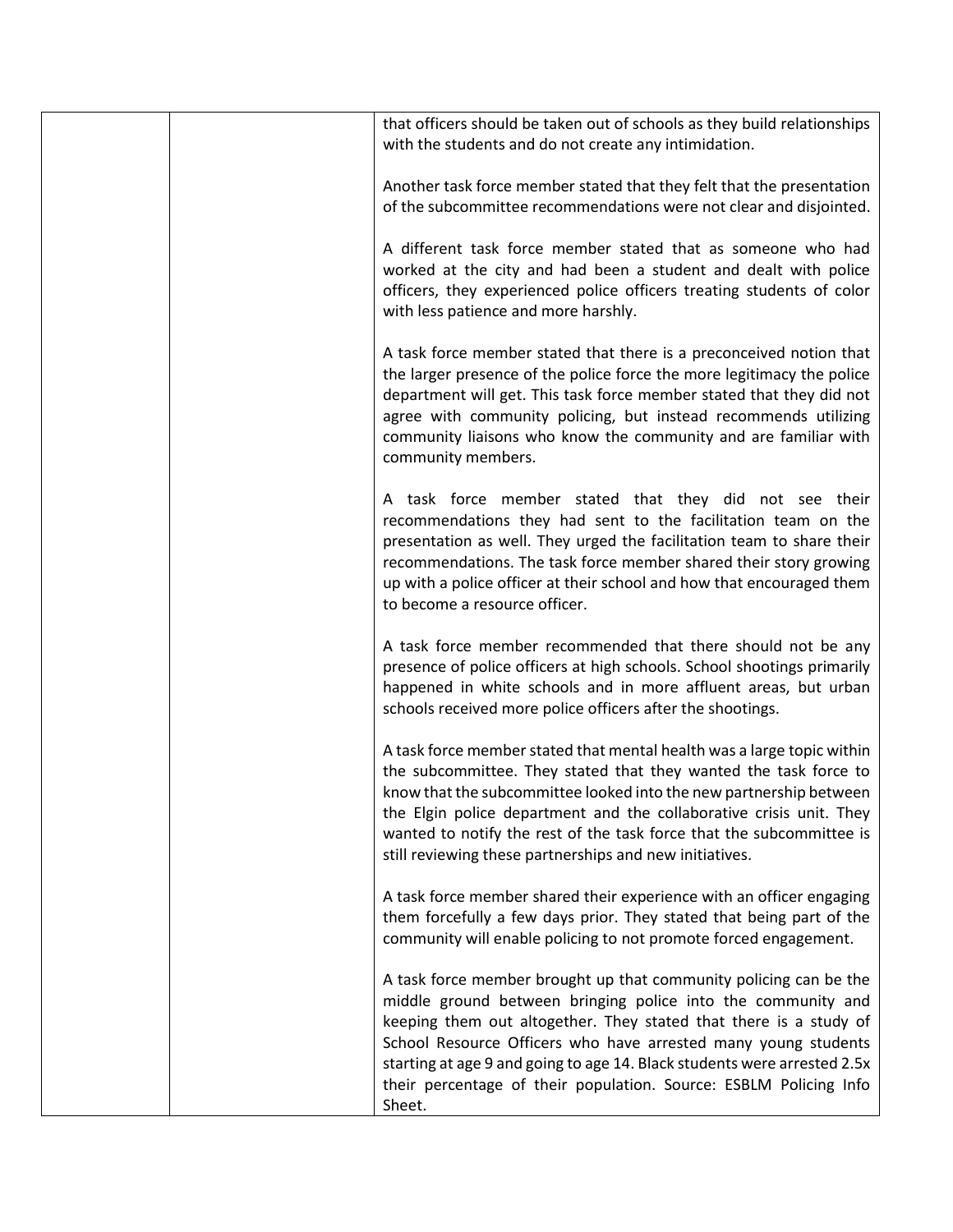|  | A task force member clarified about the mental health crisis. They<br>stated they do not want to have the Elgin Police Department respond<br>to the crisis completely on their own. They want to encourage<br>partnerships with groups like the Ecker Center as they are the first<br>responders they should be trained as the partners are not fully<br>available 24/7, therefore they will need to rely on the Police<br>Department as first responders. The task force member recommended<br>training be given to officers on how to respond appropriately to mental<br>health crises. The member also urged that police officers in schools can<br>be very beneficial and can help to build relationships between<br>community and police. They referenced a previous SRO who had<br>passed away who made a positive impact. |
|--|----------------------------------------------------------------------------------------------------------------------------------------------------------------------------------------------------------------------------------------------------------------------------------------------------------------------------------------------------------------------------------------------------------------------------------------------------------------------------------------------------------------------------------------------------------------------------------------------------------------------------------------------------------------------------------------------------------------------------------------------------------------------------------------------------------------------------------|
|  | Chief Lalley responded to the document (ESBLM - Elgin in Solidarity<br>BLM) stating that this was not in her presentation. Chief Lalley urged<br>the task force to watch the presentations that were referenced in the<br>document as they produced many positive conversations with<br>community members and City Hall and could provide more context to<br>task force members.                                                                                                                                                                                                                                                                                                                                                                                                                                                 |
|  | A task force said it is important to have the police department create<br>partnerships. They recommended creating a replacement option in<br>lieu of SRO's on campuses.                                                                                                                                                                                                                                                                                                                                                                                                                                                                                                                                                                                                                                                          |
|  | Another task force member stated that there was a culture in schools<br>before police officers where there were fights and violence and the<br>schools were still safe. They stated that they want their kids to see a<br>police officer and register that the presence of a police officer means<br>that something is wrong, rather than having a police officer at school<br>everyday.                                                                                                                                                                                                                                                                                                                                                                                                                                         |
|  | Another task force member argued that law enforcement presence can<br>escalate a situation. In their personal life, they have deescalated a<br>situation, but once a police officer would come they would reevaluate<br>the situation. Instead of putting funds to Student resource Officers,<br>money should be put towards training teachers and school staff on<br>how to deal with these situations.                                                                                                                                                                                                                                                                                                                                                                                                                         |
|  | A task force member raised the concern around violence in society and<br>gun violence in America. They stated that teachers are outnumbered<br>and underpaid, to require more training and responsibilities would be<br>a large burden.                                                                                                                                                                                                                                                                                                                                                                                                                                                                                                                                                                                          |
|  | Councilmember Powell reminded the task force that the presence of<br>police officers in schools is more of a district with the school district<br>not the City Council. There is a contract with the city council and the<br>school district, but the city council cannot mandate police officers be                                                                                                                                                                                                                                                                                                                                                                                                                                                                                                                             |